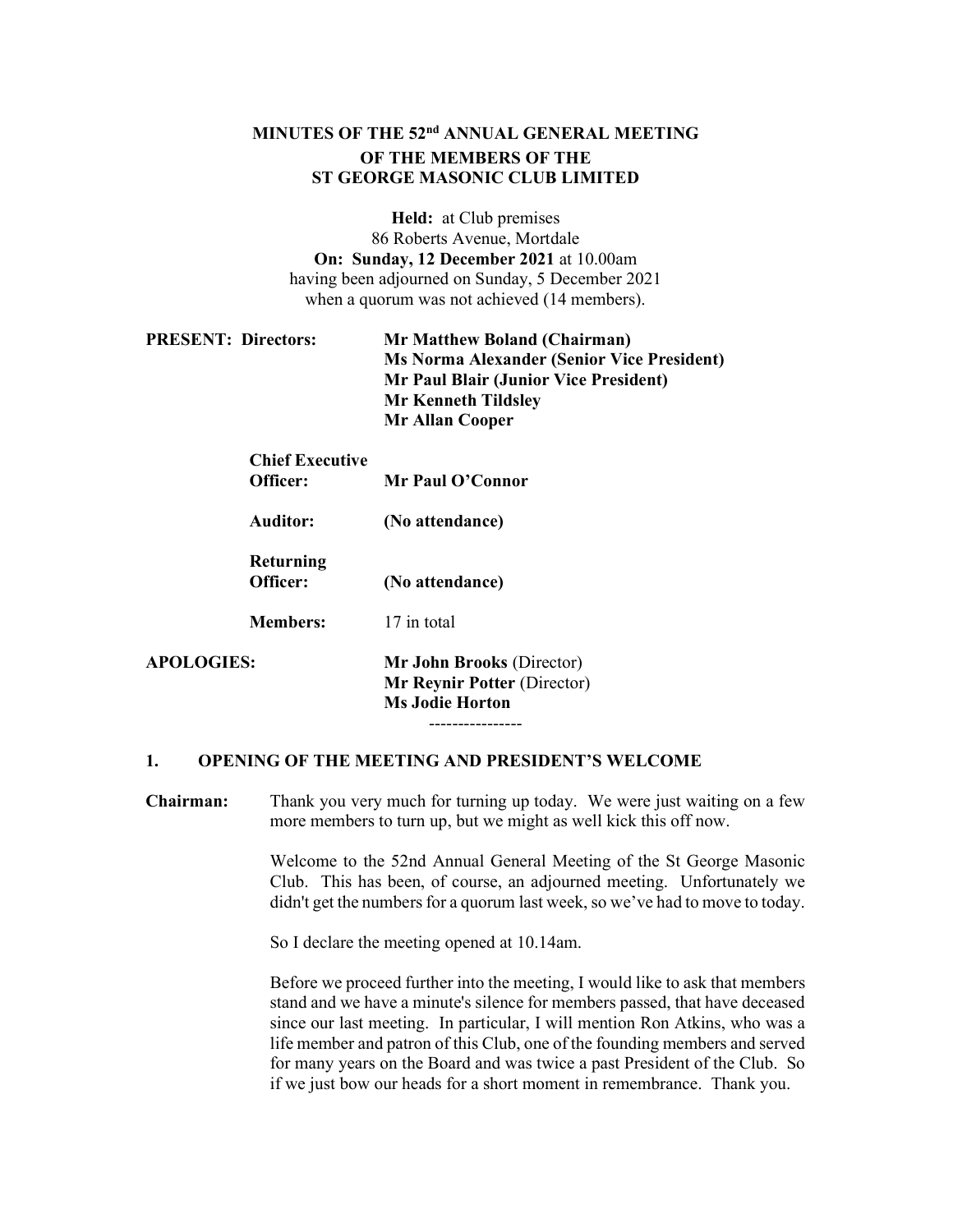(Minute's silence.)

Thank you, members.

Normally at this time I would introduce various members sitting at the front table here, including people from BDO, who prepare the financial reports for us, and Dennis McCroary, who is our returning officer. It's pretty obvious they're not here at the moment so I will just introduce our CEO, Paul O'Connor, sitting on my right here, of course.

Thank you to everyone for turning up today on fairly short notice for an adjourned meeting so for those who have attended, once again, thank you very much.

Of course this meeting is a long delayed one for fairly obvious reasons. The Club is back open now of course and hopefully life will be back to normal soon. Of course we had a difficult year with all the breaks that we had not only that year but this one that is coming too.

Members will be aware we've had a few changes in the Board since the last meeting with President Paul Dawkins retiring from that position at the end of 2020. Paul served, I think it was, 9 years on the Board, three of those as Senior Vice President and three of those as President of the Club.

Paul served during a difficult time for our Club, as we all know, and did a sterling job. It is very easy to do a good job when things are going well, but when things are a little bit tight, that's when it really shines, so thank you, Paul, for your efforts during those three years and certainly there are big shoes to fill for whoever takes that position from now.

I would also like to pass on my thanks to Paul O'Connor here and Kerry Mathers and the staff at the Club for the work that they've done during a difficult time too. In particular I should mention Paul's efforts for the welfare of our staff during the shutdown period. He kept them up to date with what was happening, as well as their personal welfare in guidance as far as what support they could get from outside. So Paul, once again, thank you for that.

Thank you to fellow members of the Board. As you know, I was elected President of this Club back in July and thank you for your confidence in me and thank you for the support you have given me through the year or part of the year.

## 2. CONFIRMATION OF MINUTES OF 51<sup>st</sup> ANNUAL GENERAL MEETING

Chairman: Without further ado, I will move onto the next item of the meeting which is confirming of the meeting for the 51st Annual General Meeting. Minutes have been circulated and I think you have all had a bit of an opportunity to read them there, of course, and I would like to ask for a member to propose the motion that the minutes of the 51st Annual General Meeting be accepted. Give your name and number please.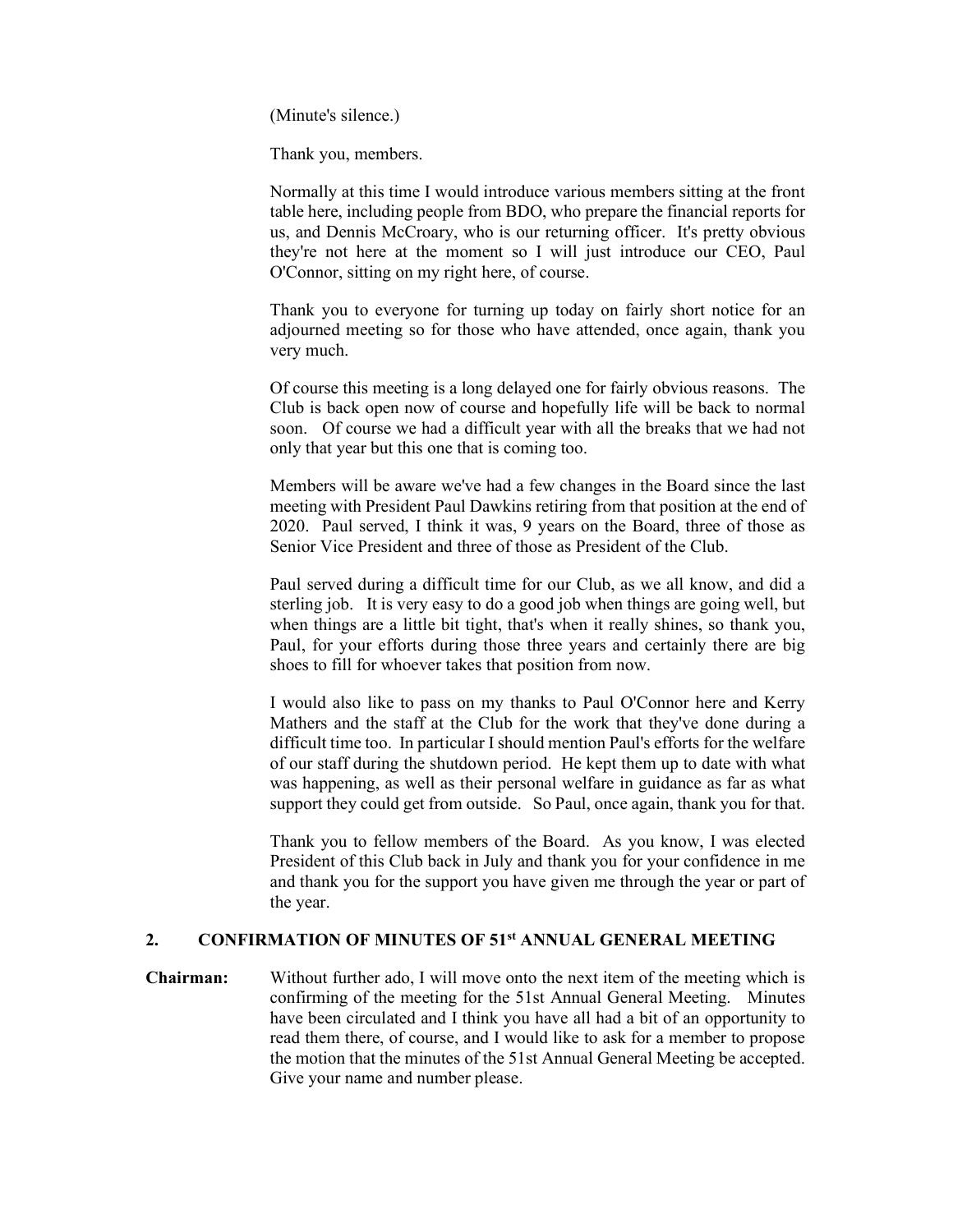**MOTION** that the Minutes of the  $51<sup>st</sup>$  Annual General Meeting be accepted:

**Moved:** Ms Norma Alexander (4354) Seconded: Ms Cherrill Stewart (3749)

## MOTION CARRIED

## 3. BUSINESS ARISING FROM THE PREVIOUS MINUTES

Chairman: Any business arising from the previous minutes? Do we have anything in writing? Nothing there.

> Any other business arising from those minutes that anybody would like to raise? No. Thank you very much, ladies and gentlemen.

#### 4. RECEIPT OF ANNUAL FINANCIAL REPORTS

- Chairman: We would now normally move on to the receipt of annual reports being submitted by BDO, of course, and they would normally submit a directors' reports, balance sheet, profit and loss statement and auditor's report, but there is no one present here at the moment to do that for us, so I will ask Paul to address it.
- Mr O'Connor: Thank you, Mr Chairman. The annual report has been on the website since June. It is the financial year ended March 31, 2021, so it is eight months old as of now. There were no written questions regarding the report. If there are any questions, we can take them under notice if I can't explain it.
- Chairman: Okay. No questions or discussion from the floor with regard to the accounts? No. I would now like to have a motion from the floor that the accounts be accepted.

MOTION that the Annual Financial Report and associated reports be accepted:

| <b>Moved:</b> | Mr Paul Blair $(1697)$ |
|---------------|------------------------|
| Seconded:     | Mr Bruce Tait (3434)   |

## MOTION CARRIED

#### 5. VOTING FOR THE BOARD OF DIRECTORS AND ITS EXECUTIVE

- Chairman: The next item on the agenda is the voting for Board of Directors and its Executive. Normally Dennis McCroary would present these results. I don't know if you want to present them, but for those that don't know, we had two sitting Board members who were up for re-election, Norma Alexander and John Brooks. Would you like to present the results or shall I?
- Mr O'Connor: I will present the results, thanks, Mr Chairman. Both these guys, as in the auditor and the electoral guy, were both here last week. Unfortunately, we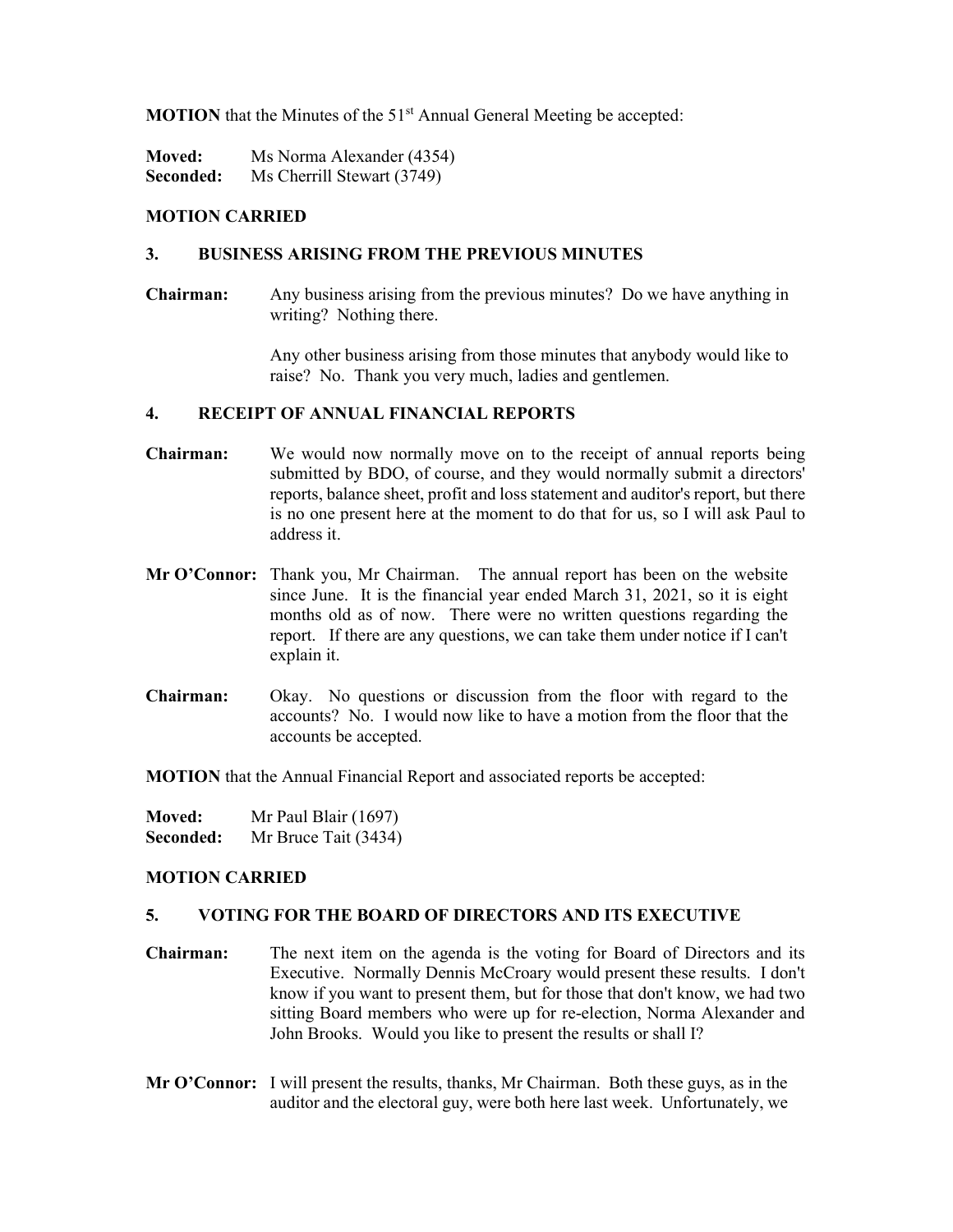| knew the electoral guy had another job and BDO was supposed to send      |
|--------------------------------------------------------------------------|
| someone, just for your information, but I'm not quite sure what occurred |
| there.                                                                   |

There was a three year term. On 7 November, the ballot closed and the electoral commission came in at 9am on 8 November and there were three nominations for three positions, which meant there wasn't an election. So those who were elected for a three year term were Norma Alexander, John Brooks, both are returning directors, and Jodie Horton, a newly elected director. Thanks, Mr Chairman.

Chairman: So congratulations to those. Welcome back John Brooks and Norma Alexander, and welcome to Jodie Horton, a nice young lady, and I'm sure she'll bring a new aspect to our Board.

> Now it is up to the Board now to adjourn downstairs for the election of the Executive. I will just ask everyone to bear with us for a short period while those of us that are directors will adjourn downstairs for our election. Thank you very much, ladies and gentlemen.

Mr O'Connor: Usually I stay up here, but unfortunately, without an electoral commission, I am going to have to do that job, but we will have food and beverages after the meeting, so it's well worth staying around.

(The Directors and Mr O'Connor retired to the Boardroom.)

(The Directors and Mr O'Connor returned to the meeting.)

- Mr O'Connor: Ladies and gents, I would like to announce the results of the Board elected Executive as Matt Boland, President, Norma Alexander, Senior Vice President, Paul Blair, Junior Vice President. Congratulations to those persons and thank you.
- Chairman: I'll add my congratulations to the directors too and thank you for very much for your confidence in me for probably another 6 months before we go through it again. So thank you very much everybody.

## 6. ORDINARY RESOLUTIONS OF THE BOARD OF DIRECTORS

Chairman: Next item on there is item 6 which is the ordinary resolutions of the Board of Directors. This is the business of dealing with the ordinary resolutions. Those of you who have received copies of the notice of the AGM should have received the resolutions. Anyway you should have the resolutions in front of you.

> There are seven ordinary resolutions we're going to put. Normally, the regular attendees at the AGMs will be aware that these are the same resolutions that we put at each meeting. Nothing changes. They are the same resolutions. For some years now, to deal with them efficiently, rather than deal with them individually we combine them to be deal with in one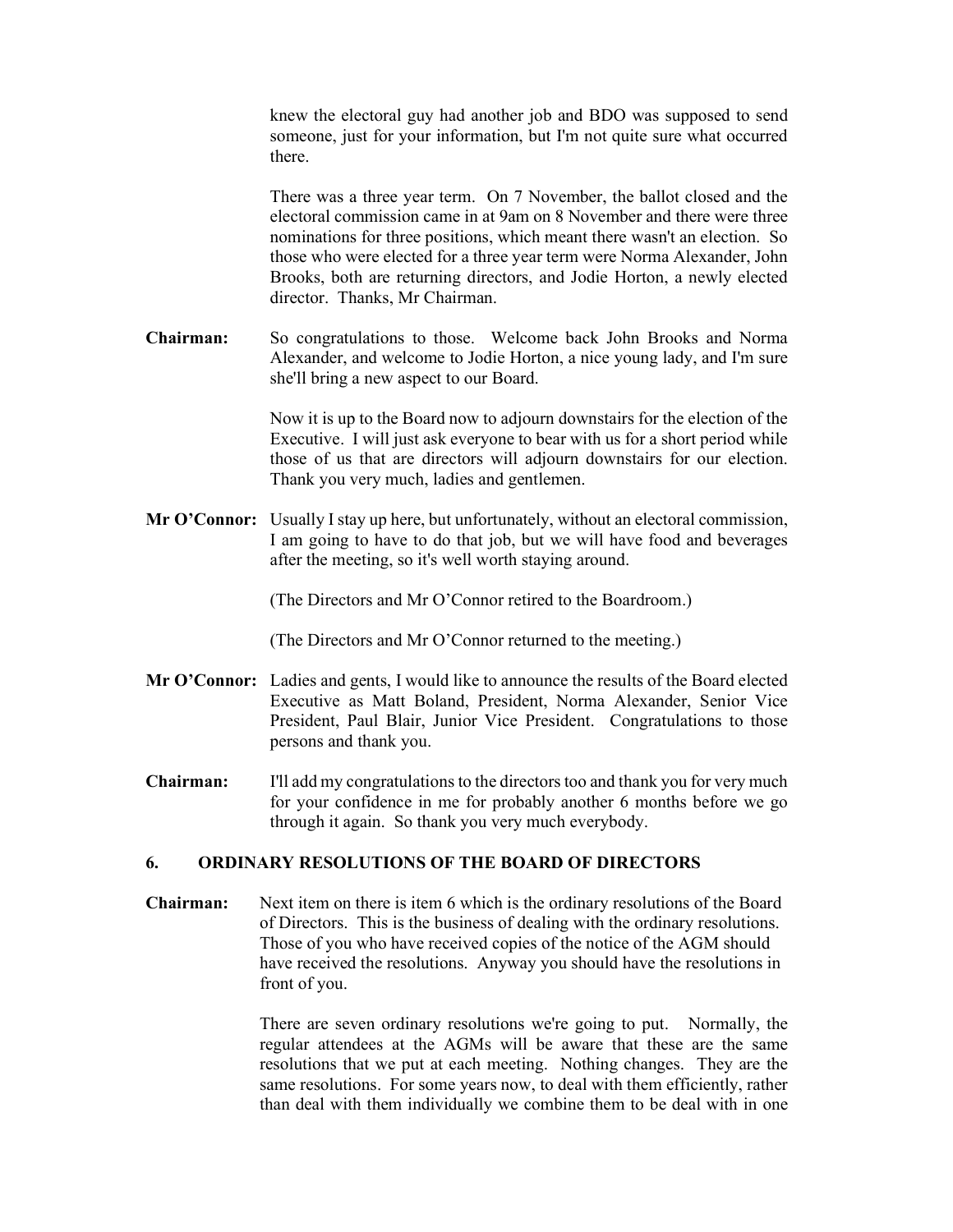motion to be put to the floor, and in that case I would ask a member to move the motion that the seven ordinary resolutions be put as one motion.

MOTION that the seven Ordinary Resolutions be moved together:

| <b>Moved:</b> | Mr Ken Tildsley (9293)     |
|---------------|----------------------------|
| Seconded:     | Mr Dennis Nicholson (1457) |

## MOTION CARRIED

Chairman: The next one will be, of course, we now have the motion the resolutions be accepted. Do we have anyone to put that motion to the meeting?

MOTION that the following seven Ordinary Resolutions be accepted:

## First Resolution:

That pursuant to the Registered Clubs Act:

- (a) The Members hereby approve expenditure by the Club in a sum not exceeding \$120,000 over the following twelve months for the following expenses subject to approval by the Board of Directors.
	- Expenses involved in sponsorship of Intra-Clubs, Annual Picnic Expenses or other persons acknowledging services deemed by the Directors to be of benefit to the Club.
	- Sponsorship of Sporting Events and Sports Persons deemed by the Directors to be of benefit to the Club and/or Community.
	- Reasonable expenses incurred by Directors in travelling by either public or private transport, to and from Directors or other duly constituted Committee Meeting, either within the Club or elsewhere - as approved by the Board, on production of documentary evidence of such expenditure, and costs associated with Directors use of Club Motor Vehicle.
	- The cost of meal and beverage to each Director at a reasonable time before or after a Board or Committee Meeting, on the day of the Meeting.
	- Reasonable expenses incurred by Directors either within the Club or elsewhere in relation to such other duties including entertainment of special guests of the Club and other promotional activities approved by the Board on production of documentary evidence of such expenditure.
- (b) The members acknowledge that the benefits in Paragraph (a) above are not available to members generally, but for those who are Directors of the Club and those Members directly involved in the above activities.

# Second Resolution:

That pursuant to the Registered Clubs Act:

- (a) The Members hereby approve expenditure by the Club in a sum not exceeding \$40,000 for the professional development and education of Directors over the following twelve months, including:
	- The reasonable cost of Directors attending at the ClubsNSW Annual General Meeting.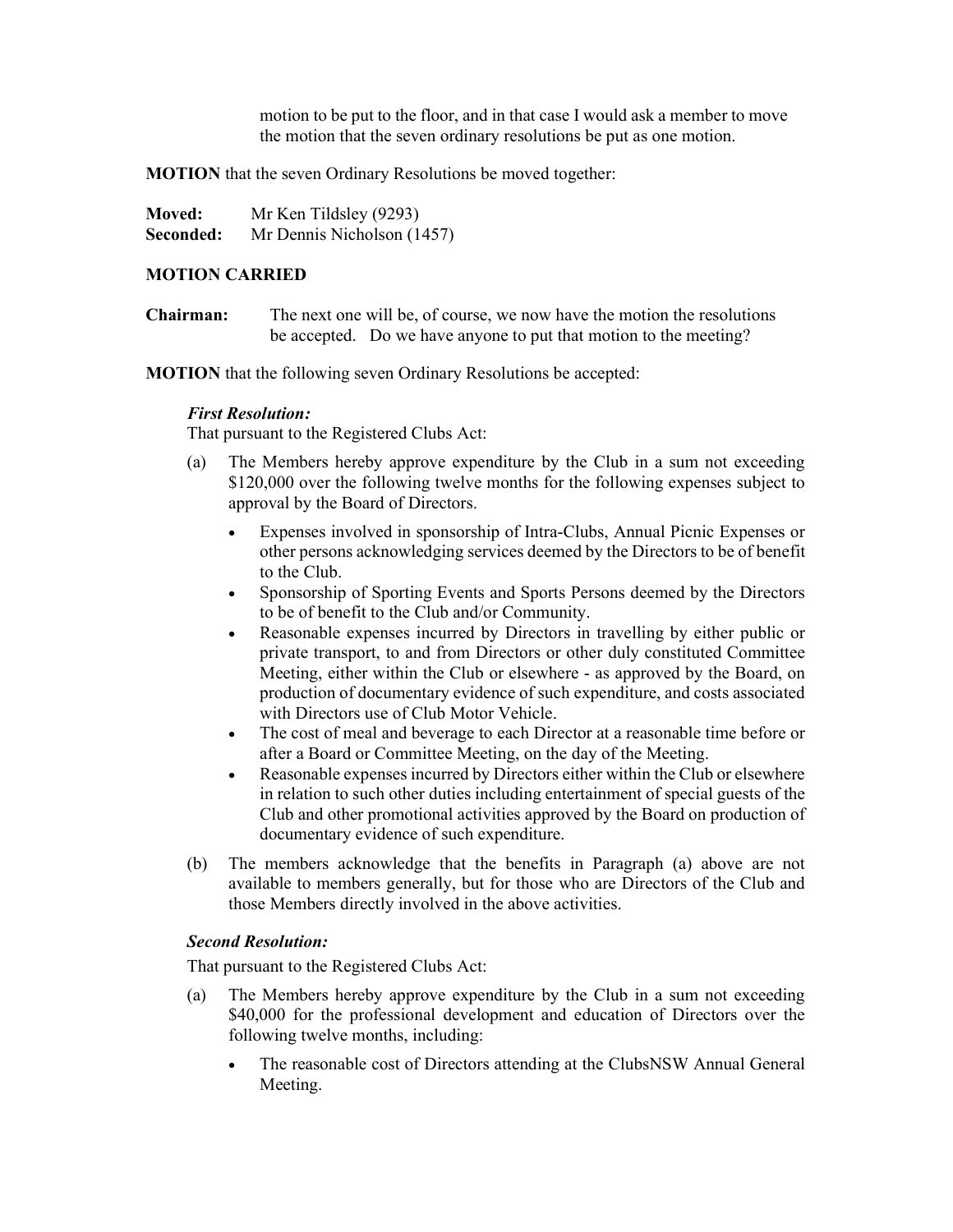- The reasonable cost of Directors attending Meetings of other Associations of which the Club is a member.
- The reasonable cost of Directors attending Seminars, Lectures, Trade Displays, organised Study Tours, Fact-finding Tours and other similar events as may be determined by the Board from time to time.
- The reasonable cost of Directors attending other Clubs for the purpose of observing their facilities and methods of operation.
- Attendance at functions with spouses where appropriate and required to represent the Club.
- (b) The Members acknowledge that the benefits in Paragraph (a) above are not available to members generally, but only for those who are Directors of the Club.

# Third Resolution:

That pursuant to the Registered Clubs Act:

- (a) The Members hereby approve and agree to the expenditure by the Club on a President's Night in order to give thanks to various members of the Club who have assisted the Club, including:
	- Voluntary Helpers.
	- Representatives from the Club's sporting sections.
	- Representatives from other Masonic Clubs.
	- Directors and their spouses.
	- Managers and such other members of staff and their spouses as determined by the Board.
	- Community dignitaries as determined by the Board.
- (b) The Members acknowledge that the benefits in Paragraph (a) above are not available to members generally, but only to those members who are invited to attend the President's Night.

## Fourth Resolution:

That pursuant to the Registered Clubs Act:

- (a) The Members hereby approve and agree to the provision of a Christmas Luncheon for Directors and their spouses.
- (b) The Members acknowledge that the benefits in Paragraph (a) above are not available to members generally, but only to those who are Directors of the Club and their spouses.

# Fifth Resolution:

That pursuant to the Registered Clubs Act:

(a) The Members hereby approve and agree to the provision of reasonable free drinks for members of the Club who perform voluntary work for the Club on completion of the particular work each day.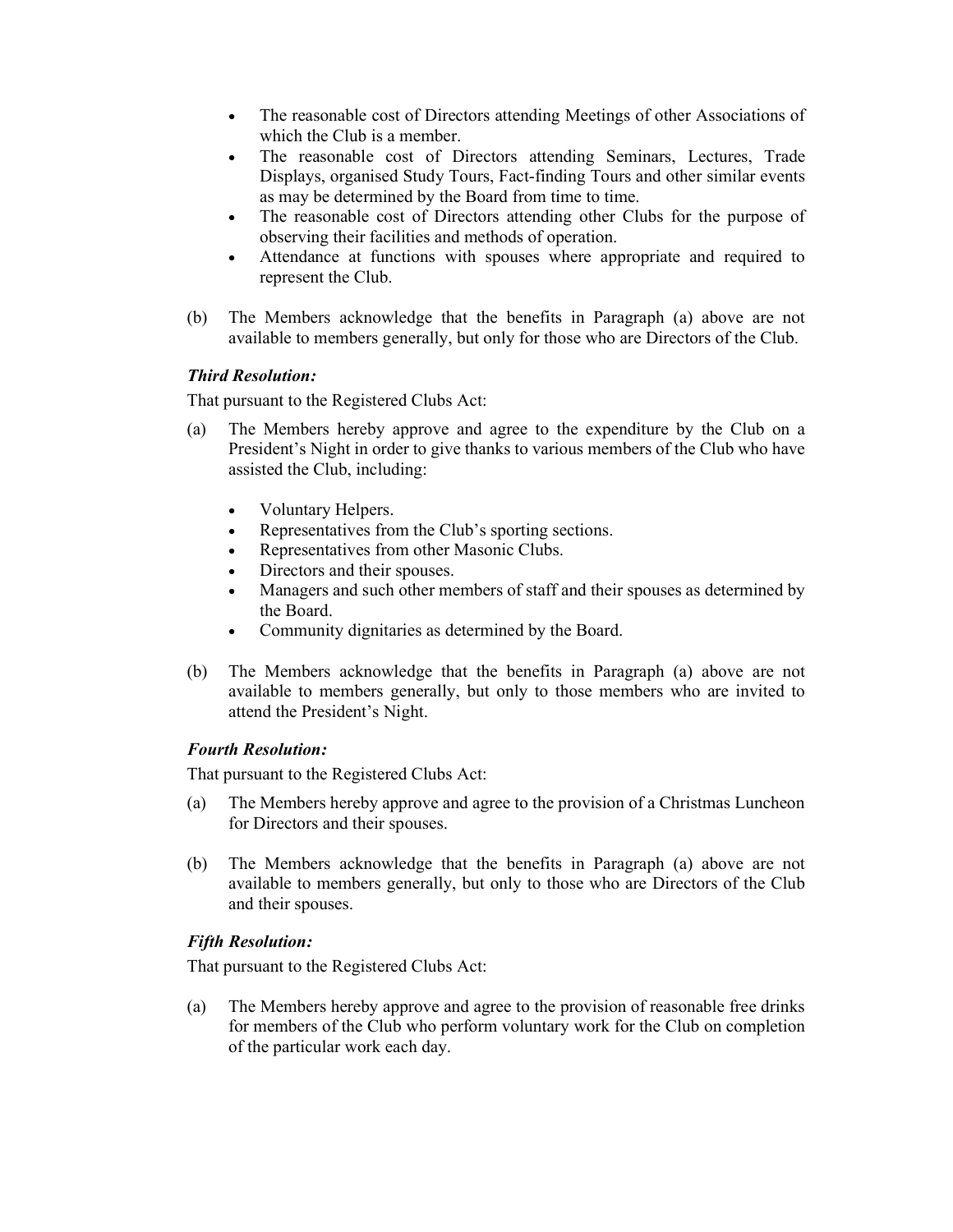(b) The Members acknowledge that the benefits in Paragraph (a) above are not available to members generally, but only to those who are voluntary workers of the Club.

#### Sixth Resolution:

That pursuant to the Registered Clubs Act:

- (a) The Members hereby approve and agree to the provision of designated car parking space for each of the Directors of the Club.
- (b) The Members acknowledge that the benefits in Paragraph (a) above are not available to members generally, but only to those who are Directors of the Club and their spouses.

#### Seventh Resolution:

That pursuant to the Registered Clubs Act:

- (a) The Members hereby approve and agree to the expenditure by the Club, the reasonable cost of a meal and beverage for the Returning Officer and his Assistants on the days of voting when voting corresponds with a normal time.
- (b) The Members acknowledge that the benefits in Paragraph (a) above are not available to members generally, but only to the Returning Officer and his Assistants.

| Moved:    | Ms Megan Taylor (3506) |
|-----------|------------------------|
| Seconded: | Mr Allan Cooper (6314) |

## MOTION CARRIED

#### 6. GENERAL BUSINESS

Chairman: We will now move onto the final item of meeting and that is general business. There is one item I would like to put before the members and that is hopefully all of you or many or you will be well aware of the fact that at a recent Board meeting of the Club we decided to only permit the entry of fully vaccinated people into the Club after the lifting of restrictions on unvaccinated people being allowing into premises such as ours.

> The Board took this is decision, and a notice has been put up throughout the Club and at the entrance of the Club for everybody to be made aware of this, but it's also published on our website for those who wish to read it.

> Just in summary, the reason that the Board did this, made this decision, was the Club has a duty of care to its employees and patrons. Those that are not fully vaccinated, as many of us should be well aware, have a higher risk of being infected and transferring the Coronavirus to employees and customers within our Club.

> Also while the Club is implementing other controls to mitigate the risk of COVID transmission – and this is outlined in our COVID Safety Plan –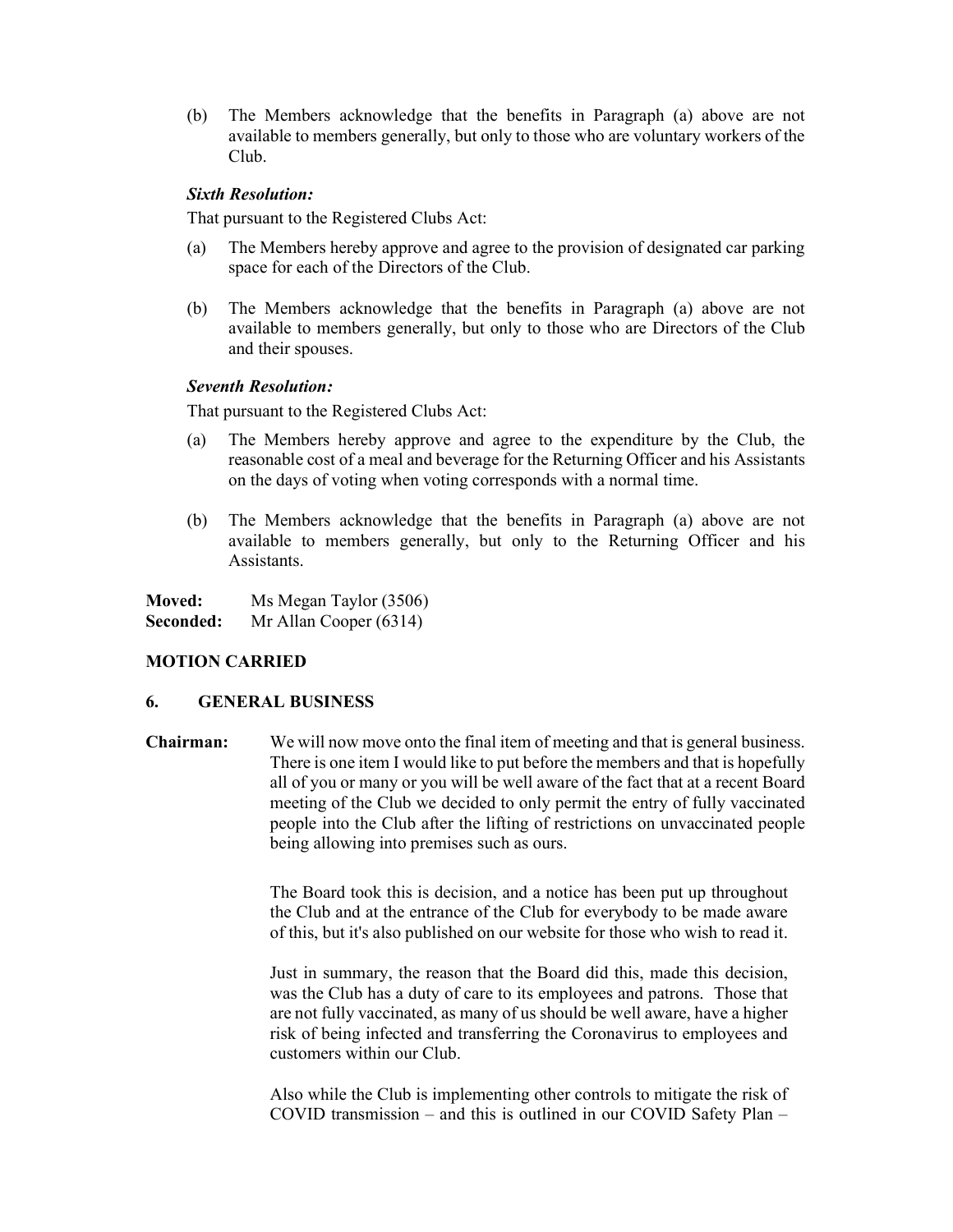the level of mitigation from excluding those who are not fully vaccinated cannot be achieved through other available controls and therefore, as best protection for our Club, its staff and members, we passed the motion that unvaccinated people cannot come into the Club after 15 December.

This decision, of course, will be reviewed on a regular basis and sometime in early 2022 maybe we will be able to change that.

Okay, that's my item for general business. Yes, Norma.

- Ms Alexander: Mr President, I would like the members present to ratify that decision by the Board, by a show of hands, in confidence of our decision.
- Chairman: Okay, the motion put before the meeting is that the members here ratify the decision of the Board and Club to not permit unvaccinated people to enter the Club after 15 December or whenever the restrictions get lifted. Any seconder for the motion?

MOTION that the Board's decision to only allow vaccinated persons into the Club be ratified by the members:

**Moved:** Ms Norma Alexander (4354) Seconded: Mr George Stewart (4962)

#### MOTION CARRIED

Chairman: Thank you very much, ladies and gentlemen. Did we receive any written items for general business? No.

> Any other general business people would like to bring up here at the meeting?

- Ms Alexander: A question was raised by a member regarding the member points that it states here that they are cleared at the end of trade on 31 December. I believe this year that's not happening. Is that correct, Mr CEO?
- Mr O'Connor: Yes, that is correct, Ms Vice President. Something we do because of COVID, that's just the standard words that were used, but yes, you are correct.
- Chairman: Any other general business?
- Mr Blair: Margaret just raised the question about unvaccinated children, so no dramas with unvaccinated children under 12?
- Mr O'Connor: The current rules are they must be with a member of their own vaccinated family, so they can't come in with friends of friends, so yes.